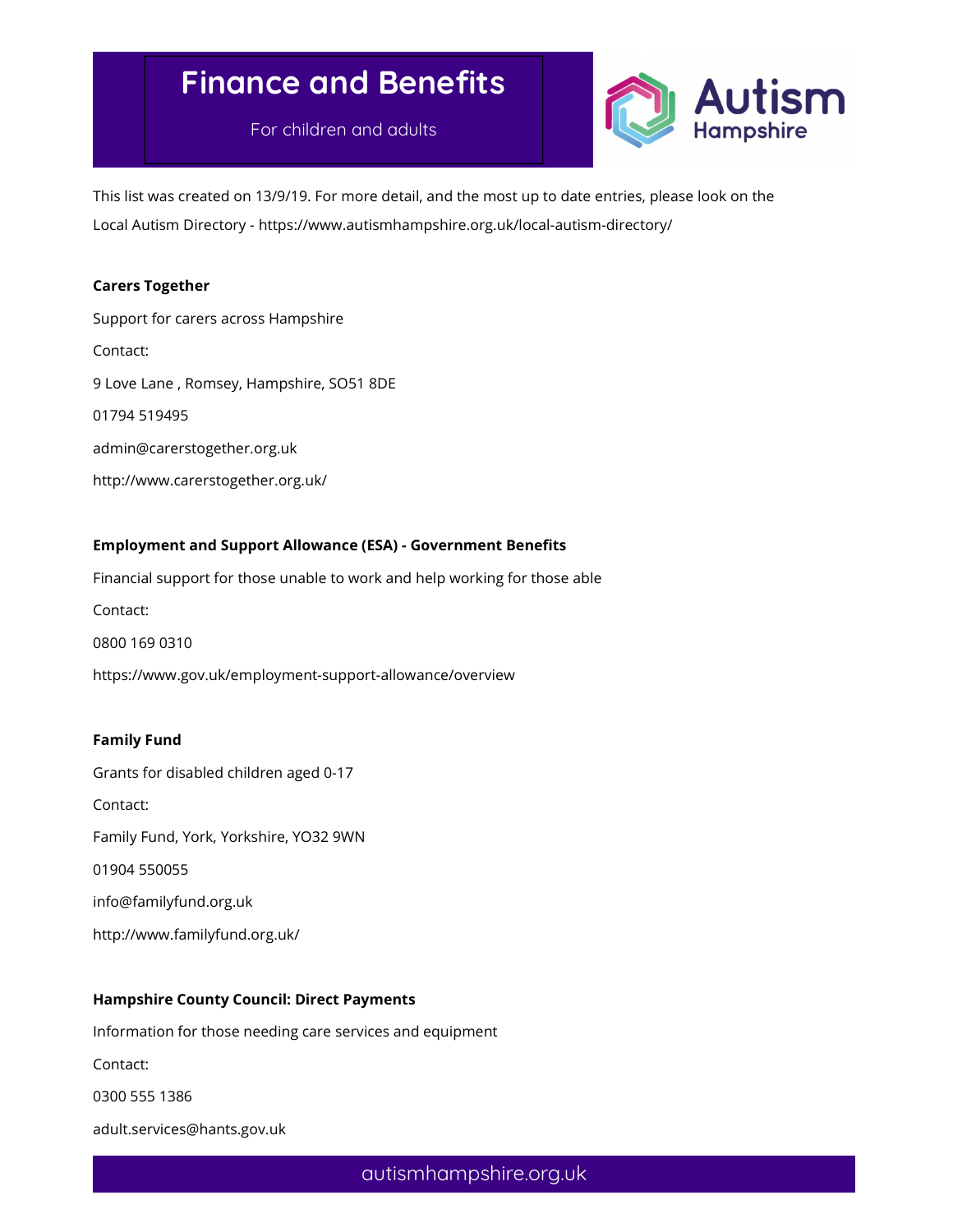# Finance and Benefits

For children and adults



https://www.hants.gov.uk/socialcareandhealth/adultsocialcare/direct-payments

#### Independence at Home - Grants Available

A charity supporting independence at home for people with disability/long term illness

Contact:

http://www.independenceathome.org.uk

#### Isle of Wight Council: Homeless Section

Information for people threatened with homelessness

Contact:

Adult Social Care, Housing & Family Support , Newport , Isle of Wight, PO30 1UD

01983 823040

http://www.iwight.com/Residents/Care-and-Support/Housing/Homeless-Section/Homelessness

### Isle of Wight Council: Housing Benefit

Information on various payments and benefits for residents

Contact:

Benefit Operation Services, Newport, Isle of Wight, PO30 9FP

01983 823950

https://www.iow.gov.uk/Residents/Benefits-Council-Tax-and-Business-Rates/Housing-BenefitServices/Housing-Benefit/About-Housing-Benefit

#### New Forest Disability Information Service

Information and advice of all ages affected by disability

Contact:

6 Osborne Road, New Milton, Hampshire, BH25 6AD

01425 628750

info@newforestdis.org.uk

http://www.newforestdis.org.uk/